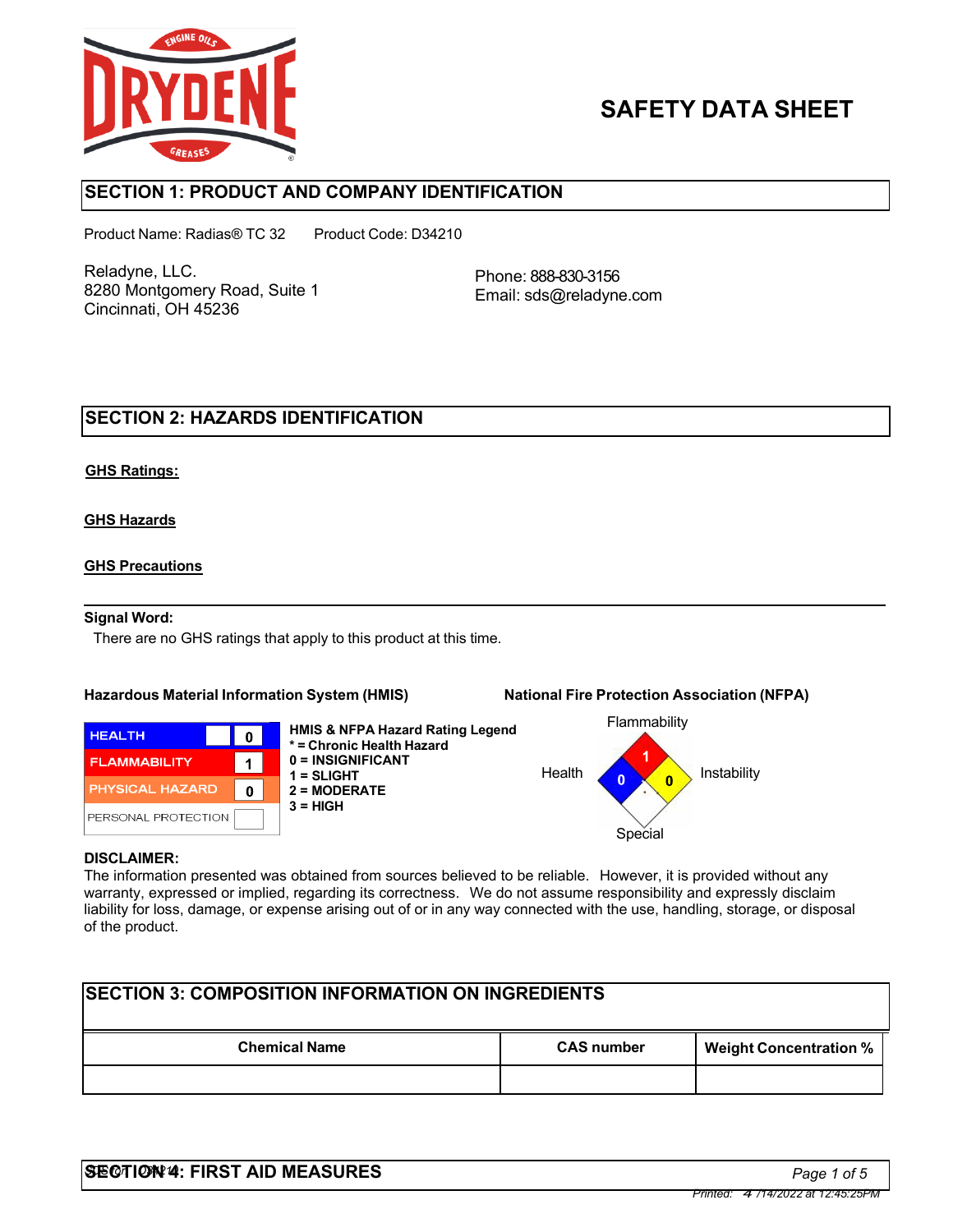#### **INHALATION:**

Remove to fresh air. In severe cases of overexposure, such as with a fire, administer oxygen and seek qualified medical attention.

#### **EYE CONTACT:**

Flush with copious amounts of water for several minutes. If irritation persists, continue with water application. If, after 15 minutes, irritation continues, seek medical attention.

#### **SKIN CONTACT:**

Promptly wash skin with mild soap and water.

### **INGESTION:**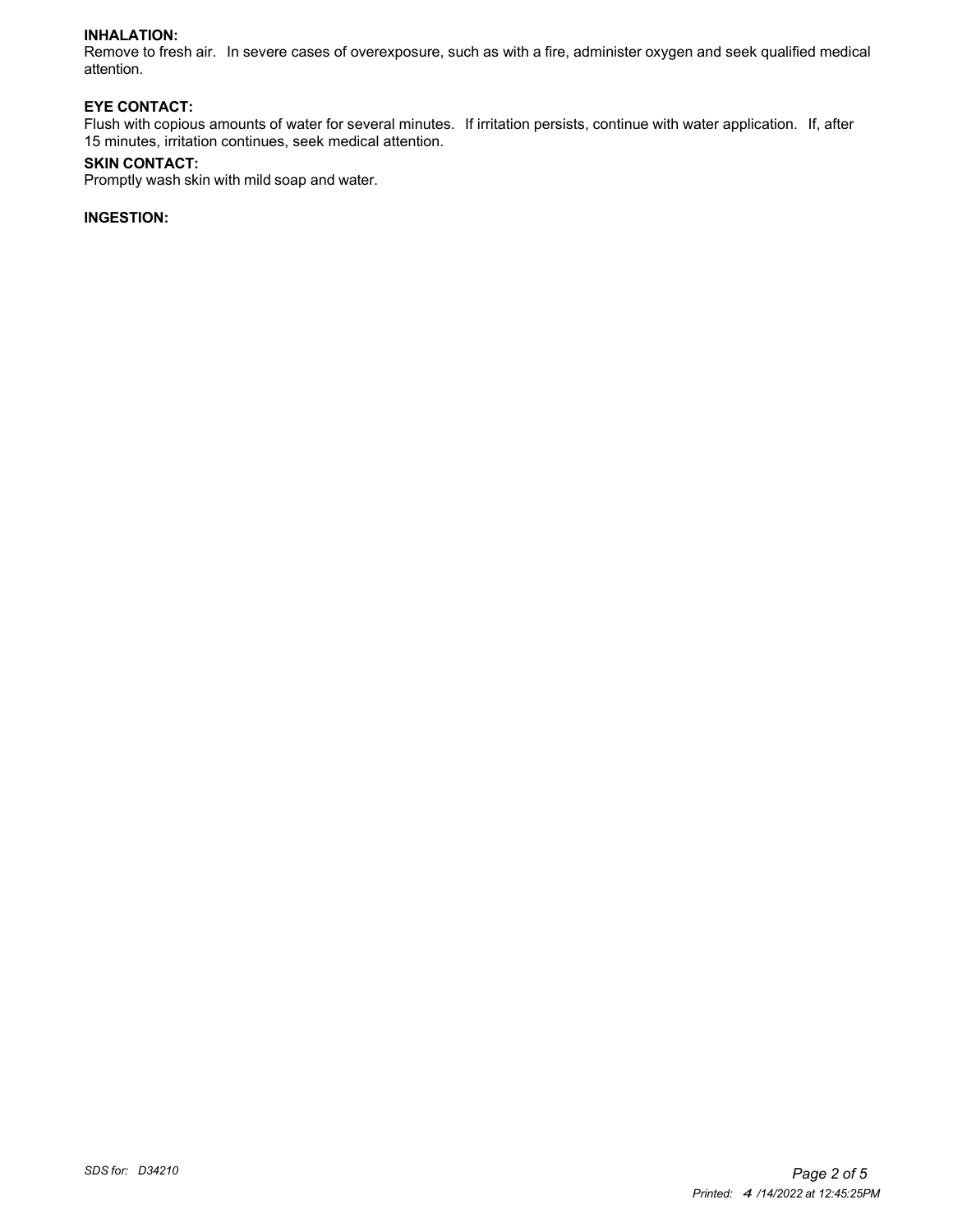Do not induce vomiting. Seek qualified medical attention. Small amounts, which may enter the mouth incidental to handling, may be rinsed out with water.

## **SECTION 5: FIRE FIGHTING MEASURES**

Flash Point: > 201 C (>394 F) LEL: UEL:

### **EXTINGUISHING MEDIA:**

Foam, Carbon Dioxide, Dry Chemical, Water Fog **UNUSUAL FIRE AND EXPLOSION HAZARDS:** Water may spread the fire.

#### **HAZARDOUS DECOMPOSITION PRODUCTS:**

Oxides of Carbon, Nitrogen, Phosphorous, Zinc and Sulfur. Smoke, odorous and toxic fumes may form during incomplete combustion. High heat may also generate hydrogen sulfide and alkyl mercaptans.

#### **SPECIAL FIRE FIGHTING PROCEDURES:**

Water may spread the fire as oil can float on it. Water spray may be used to cool exposed containers.

#### **FIRE EQUIPMENT:**

Use of water for fire-fighting must be done with caution as water may actually spread the fire.

## **SECTION 6: ACCIDENTAL RELEASE MEASURES**

#### **SPILL OR LEAK PROCEDURES:**

Prevent spill from reaching any type of running or standing water, such as streams, sewers, well water and ponds.

#### **SMALL SPILLS:**

For small spills, wipe up or use absorbent to clean the spill area.

#### **LARGE SPILLS:**

For large spills, pump released material into recovery containers and then spread absorbent over the spill area to collect residuals.

## **SECTION 7: HANDLING AND STORAGE**

#### **HANDLING PRECAUTIONS:**

When handling, have appropriate safety equipment for the working conditions including eyewash. Do not pressurize, cut, weld, braze, solder, drill, or grind containers containing product residues.

#### **STORAGE REQUIREMENTS:**

Store in a sheltered area, away from temperature extremes in labeled containers. Keep away from heat, sparks, or flame. Avoid contact with eyes, skin, clothing, and shoes.

#### **REGULATORY REQUIREMENTS:**

Prevent spread of material to rivers or waterways.

### **SECTION 8: EXPOSURE CONTROL AND PERSONAL PROTECTION**

| Chemical Name / CAS No. | <b>OSHA Exposure Limits</b> | <b>ACGIH Exposure Limits</b> | <b>Other Exposure Limits</b> |
|-------------------------|-----------------------------|------------------------------|------------------------------|
|                         | Not Established             | Not Established              | Not Established              |

## **ENGINEERING CONTROLS:**

Good ventilation is desirable.

#### **VENTILATION:**

Sufficient to control mists below the operator exposure threshold limit of 5 mg/m3.

#### **WORK HYGIENIC PRACTICES:**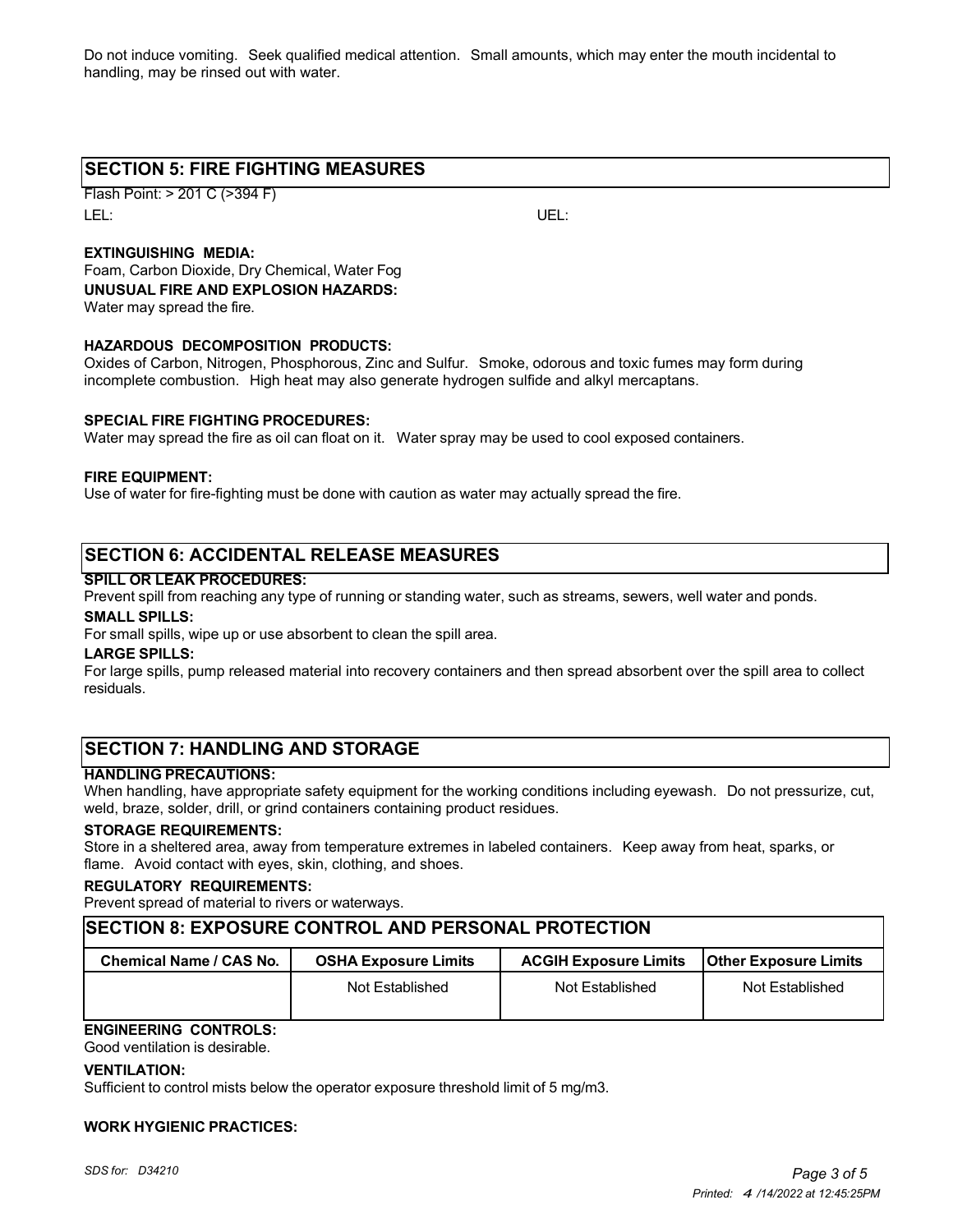Keep clean. Wash exposed skin areas with mild soap and water.

#### **PROTECTIVE GEAR:**

RESPIRATORY PROTECTION: Required if employee exposure exceeds threshold.

EYE PROTECTION: Where contact is likely, wear safety glasses.

SKIN PROTECTION: Gloves recommended when handling. Neoprene, nitrile, or PVC offers good protection.

#### **CONTAMINATED GEAR:**

Launder contaminated clothing before reuse. Discard of contaminated PPE that cannot be cleaned.

## **SECTION 9: PHYSICAL AND CHEMICAL PROPERTIES**

Physical and chemical properties are provided for safety, health and environmental considerations only and may not fully represent product specifications. Contact the supplier for additional information.

**Appearance:** Clear Amber **Vapor Pressure:** N/D **Vapor Density:** N/D **Specific Gravity:** 0.86 **Freezing point:** N/A **Boiling range:** N/D **Evaporation rate:** Nil **Explosive Limits:** N/D **Autoignition temperature:** N/D

**Odor:** Petroleum **Odor threshold:** N/A **pH:** N/A **Melting point:** N/A **Solubility:** Insoluble **Flash point:** >394 F **Flammability:** N/A **Partition coefficient** N/A **(n-octanol/water): Decomposition temperature:** N/A **Lbs VOC/Gallon Less Water** N/A

## **SECTION 10: STABILITY AND REACTIVITY**

**Viscosity, cSt at 40C:** 32

#### **CONDITIONS TO AVOID:**

Avoid temperature extremes, strong acids and oxidizing agents.

#### **HAZARDOUS DECOMPOSITION OR BY-PRODUCTS:**

Hazardous polymerization will not occur.

## **SECTION 11: TOXICOLOGICAL INFORMATION**

#### **Mixture Toxicity**

#### **ROUTES OF ENTRY:**

Inhalation, Skin Contact, Eye Contact, Ingestion

#### **CARCINOGENICITY:**

## **SECTION 12: ECOLOGICAL INFORMATION**

No data available

## **SECTION 13: DISPOSAL CONSIDERATIONS**

Contact waste hauler for recycling. Follow all Local, State, and Federal regulations.